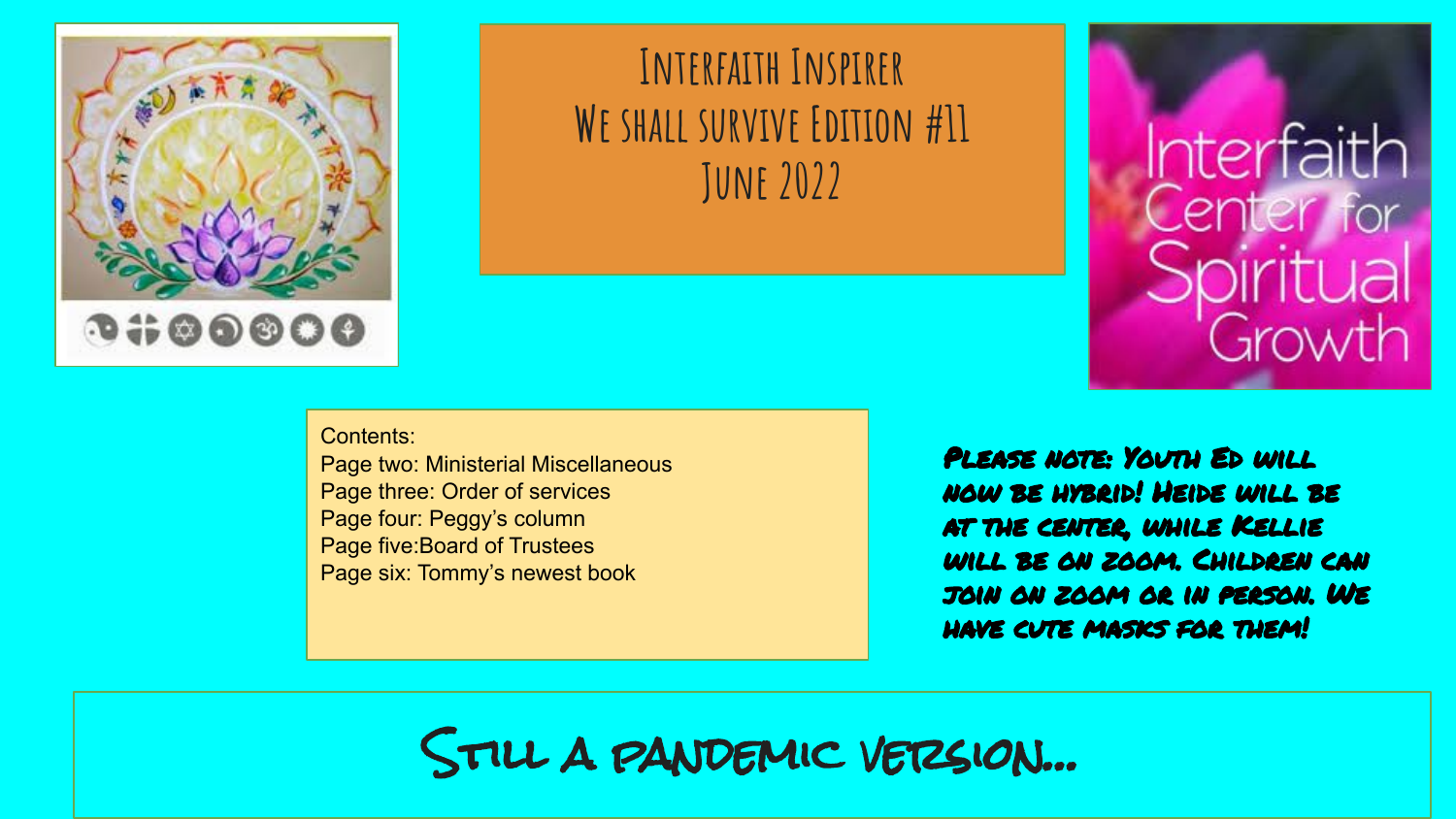# **MInisterial Miscellaneous** by Annie kopko

**An interesting group called Mindvalley came up on Youtube the other day. There are various presenters on the subjects of getting ahead in life and business, maximizing your infinite potential to be successful, using meditation, online education, and in person group learning. Some of its hundreds of teachers are Neale Donald Walsh and Donna Eden. What was interesting was to hear the founder Vishen Lakhiani, say that the most important thing you do in life is to focus on your own spiritual growth. I feel as if I have always thought this, but never put it into words with the risk of being judged as selfish. Fortunately that does not concern me so much anymore.**

 **One of my goals is to let others know that it is safe and fun to allow spiritual growth by letting go of things we think to be true. (not to mention letting go of the stuff we have that we think we might need someday) We have so many beliefs that do not serve us any more. Do you want to let go of thinking life is hard, or that you are not good enough, or that it is "hard" just to let go at all? I recommend it.. I am not saying that because it is easy, just that it's worth it. I send you blessings, feeling the (difficult) feelings, and then letting go into the joyful freedom that you desire and deserve.** 

**Please join us for Cafe 704 on Saturday June 11, at 7PM. Marlena Studer and Stephen Ragsdale will be joined by singers Christina Morales Hemenway and Steve Pierce, drummer Chris Ohmer, and Pianist Veena Kalkarni-Rankin. Our website, Interfaithspirit.org has information on how to reserve a spot in person, and how to sign up on Zoom.**

#### **Blessings, Annie**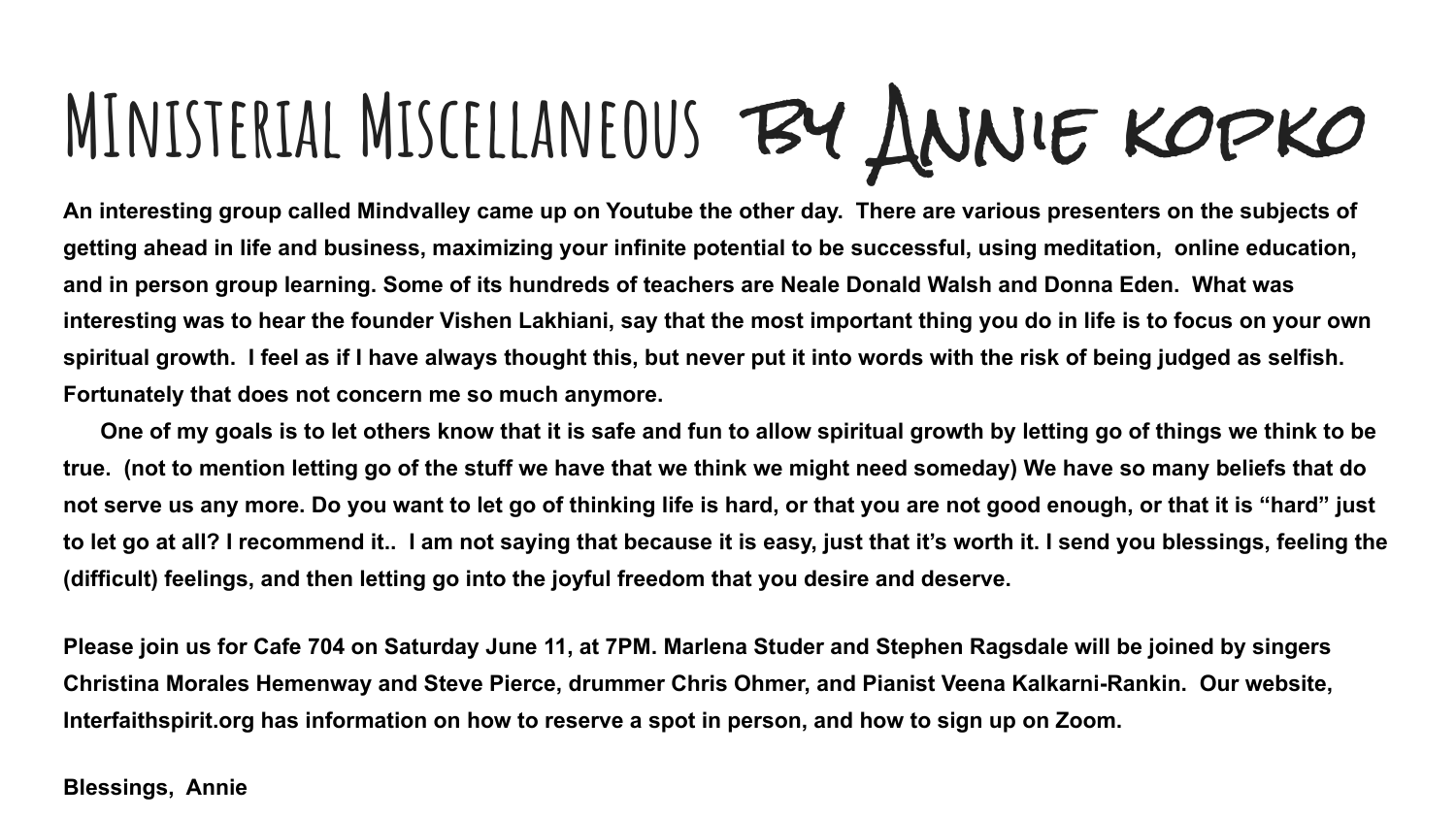

# **Sunday Celebration Services for June 2022**



**June 5 Service Leader: Janet Somalinog Speaker Bob Hopkins -** *"Don't Be Afraid to Be Hard On Yourself"* **music: Marlena Studer & Steve Ragsdale (Café 704 Promo) Reader: Rob Fagerlund Meditation: Marice Clark**

**June 12 Service Leader: Dave Bell Speaker Laurie Knerr "***Spiritual Clutter"* **Music: Janet Cannon (-Instrumentalist-Viol) Reader: Peggy Luhbahn Meditation: Dawn Swartz**

**June 19 Service leader: Annie Kopko Speaker Brett Koon***"Waiting for something good to happen is one of reasons bad things keep happening.."* **Music: Jeanne Adwani (Poetry) Reader: Marilyn Alf Meditation: TBA**

**June 26 Service leader: Lyriel Claire Speaker Rabbi Isaac Roussel** *"Covenant: Obligated not Free"* **Music: Curtis Glatter (soundscape artist) Reading: TBA Meditation: TBA**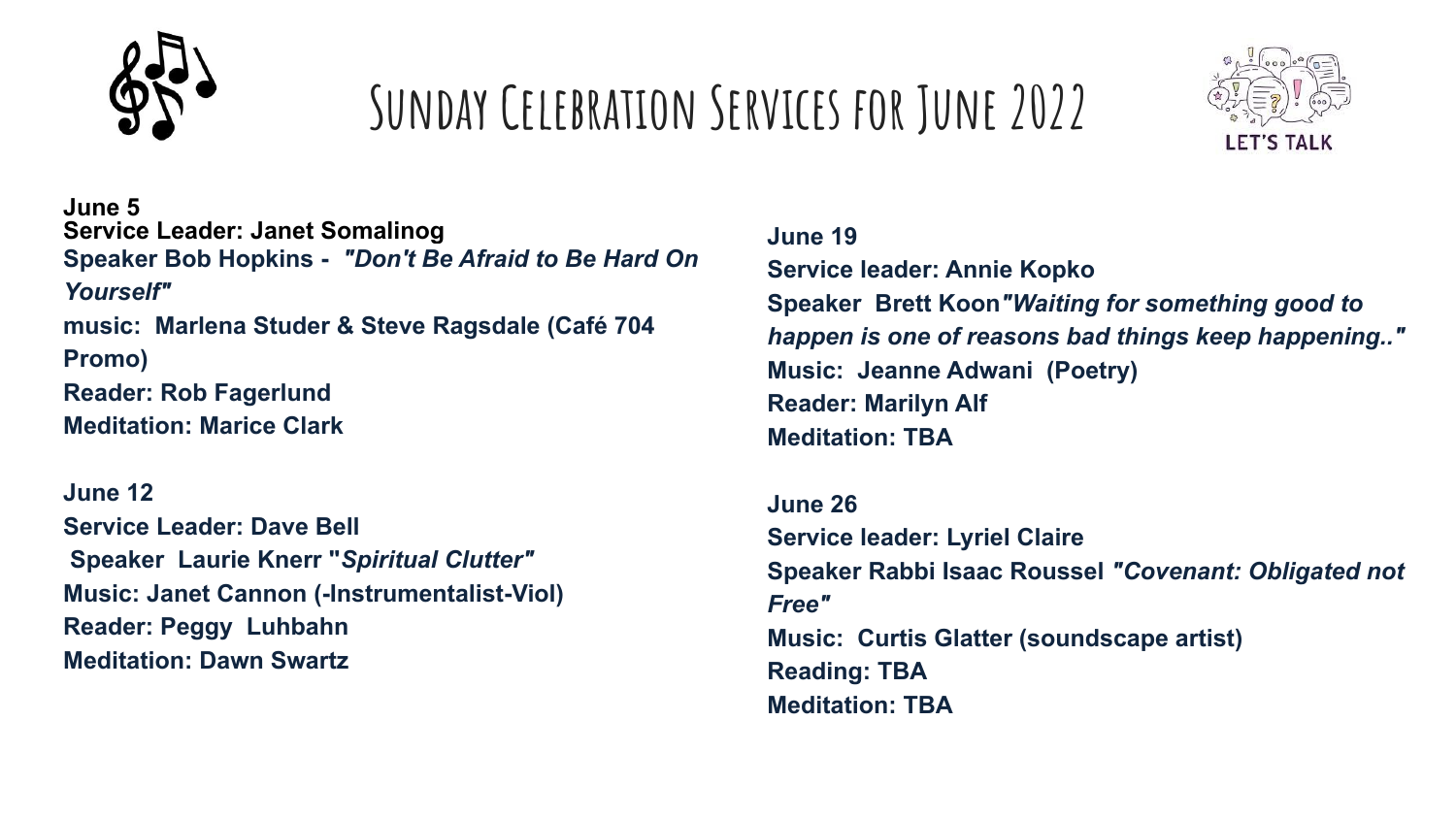# $PFGAY'S COUUMN$

#### **AUTHOR BIO**

Peggy River Singer is a Lightworker, animal communicator, medium, faerie ally, Reiki practitioner, and lifelong writer. She combines her gifts to help create harmonious relationships among all who share the Earth. Connect by phone at **734-548-0194**; and by email at *newbluecanoe@aol.com*. Articles about her experiences and insights are posted on her blog, *angelsfairiesandlife.wordpress.com.* 

**"LITTLE BUN" SPEAKS HER MIND By Peggy Lubahn**

**NOTE:** Little Bun is a young female Cottontail Rabbit.

*Bun: I like the name Little Bun, I feel the affection in it. Quite different from the moment you saw that a rabbit had cut down your garden plant!*

**Peggy:** Yes, I wanted that plant to flourish and bloom, so I felt angry at first.

*Bun: And then you went deeper.*

**Peggy:** I asked my fae friends, they said you needed the plant for its medicinal properties. And I said, "Okay, if the rabbit needs it, that's fine, that's much more important than me losing a single plant."

*Bun: Exactly. And we are talking now, because of your decision to Allow, your decision to choose kindness over your own plans. This is why I showed myself to you the next day. You*  are wondering: what about the countless humans who lose garden plants to countless rabbits? Each individual event is unique to the animals and humans involved. And often enough, *a rabbit is simply hungry, with no deeper meaning.*

Let us talk about energy and its role in these interactions: the energy of the land, the plants, the soil that make up a garden. Is that energy one of lovingly growing your own food and flowers, or just **making** the soil produce plants? Is the garden well cared for and healthy lpositive energies] or neglected with plants struggling to survive inegative energy?

*A healthy garden attracts our attention with its beautiful energy. We rabbits want to soak up that energy with our bodies and spirits, and we also share our own energy with the soil, plants and so forth by stretching out on our bellies. In that way, it is an even exchange when we ask the garden for permission to eat this or that plant.*

*The neglected garden attracts our compassion, and desire to help. There will perhaps be a plant here and there we can benefit from eating. But we might also share our energy there, moving from spot to spot, purifying and strengthening, encouraging healthy growth. And grieving for the deaths and illnesses of plants that had hoped to be so much more in this lifetime, and will not be able to achieve that.*

*Now, if the garden has been abandoned by humans, then many of the [domestic] plants will not be able to survive on their own. But some usually do, and they freely join the "natural neighborhood", the local culture if you like, of that area. These gardens then have their own unique energies, and can be pleasant places for rabbits and others to visit, because animals enjoy variety and novelty as much as humans do.*

*A few days ago, you planted various herbs in your garden, and you have let it be known that it is your intention to share them with all not-humans. This simple decision has created a great wave of the energy of kindness – you would describe it by visualizing a pebble dropped into a pond – and that energy is blessing all who perceive it.*

*You will see me again; it feels good to share our hearts and our energies. Go in peace.*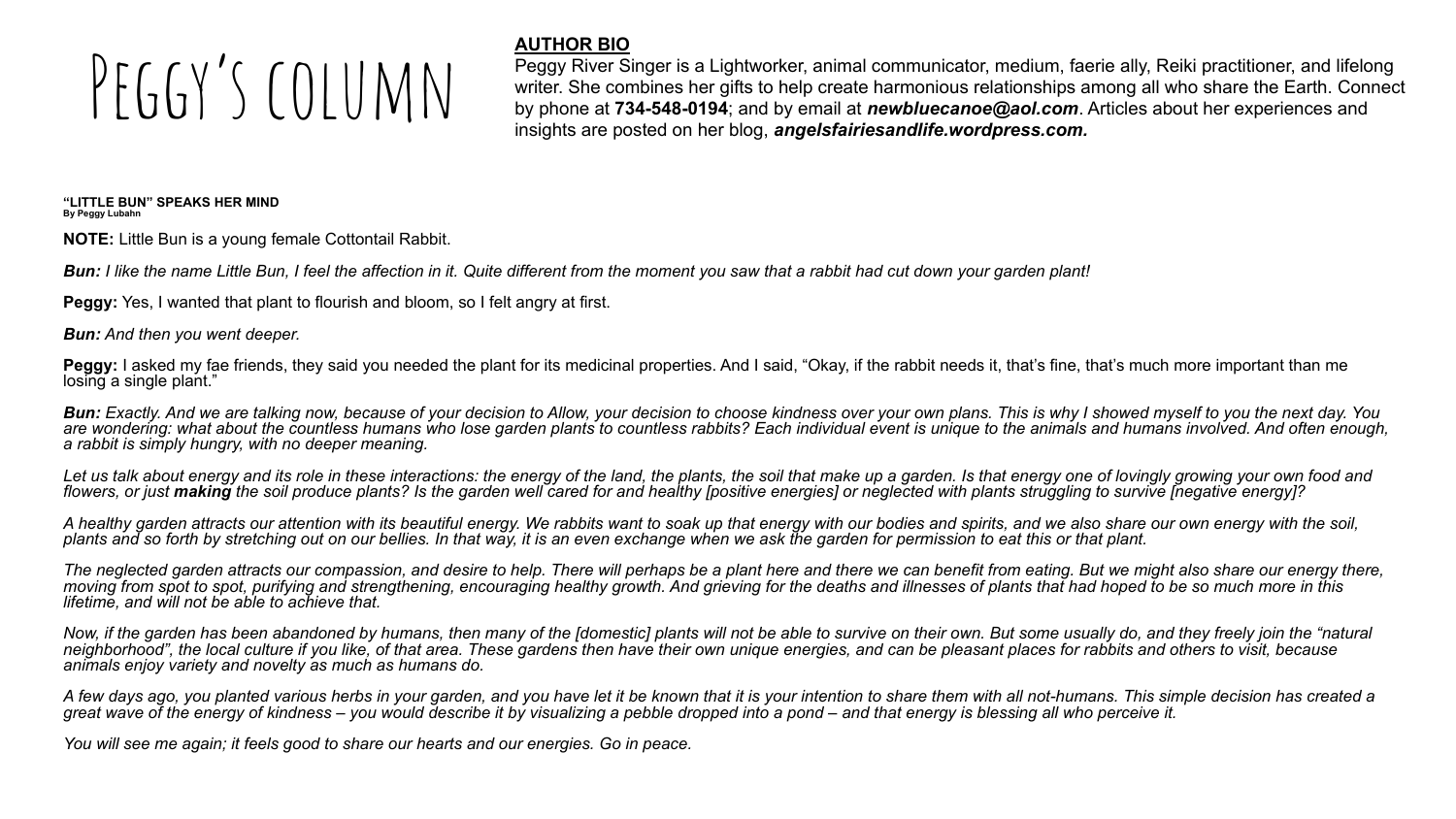### Exciting Caring Committee Announcement

#### **ANNOUNCING A NEW SERVICE FROM THE CARING COMMITTEE!**

The ICSG Caring Committee is excited to announce a new "sub-committee" called **Reaching Out with Reiki**! At our April meeting, Peggy Lubahn suggested offering distant Reiki to ICSG members in need, and approval was unanimous! A team of Interfaith members who are certified Reiki practitioners is now available to help support this new venture.

#### **What is Reiki?**

Reiki (Ray-Kee) is a Japanese technique for stress reduction and relaxation that also promotes healing. Reiki energy is **soothing and supportive**. It encourages you to let go of tension, anxiety, fear, and other not-helpful feelings.

#### **What conditions can be treated with Reiki?**

Reiki has a **positive effect** on all kinds of ailments and negative conditions and can also help with major life changes, illness, injury, grief and more.

#### **What about Covid concerns?**

There's no need for in-person visits! Reiki has been proven to be equally effective when it's sent remotely -- this is called "distant Reiki".

#### **What will a Reiki treatment cost?**

There will be no charge for treatments. Donations to the Caring Committee will be appreciated, but are not required.

#### **Who do I call if I have more questions, or to set up a session?**

Peggy will be our coordinator; her phone number is **734-548-0294**.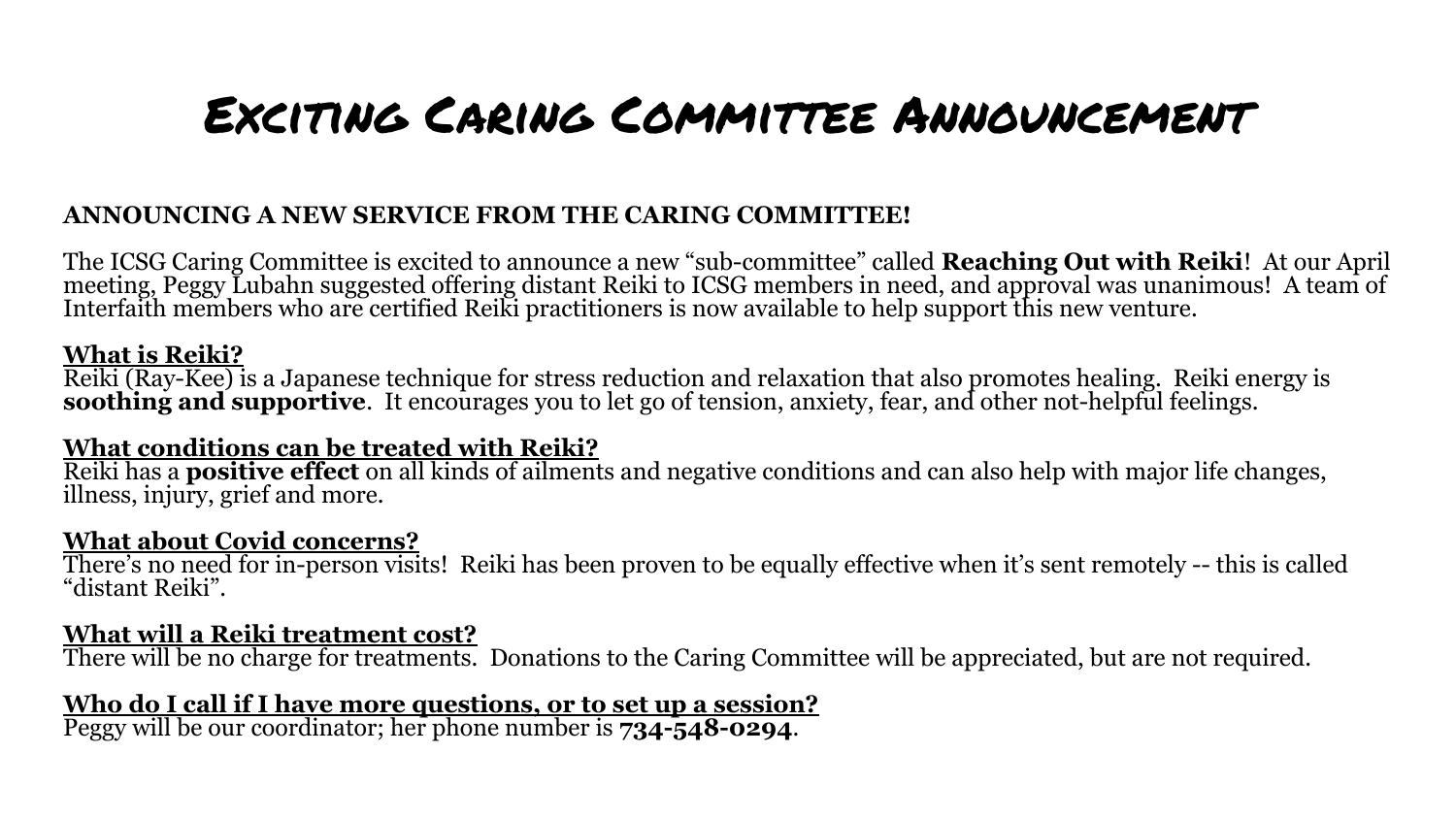#### **Board of Trustees**

Board meetings are held on **Zoom** the **3rd Sunday** of each month from 1:00 to 3:00 p.m. unless otherwise announced. The meetings are open for all to attend and community input is greatly appreciated.. You may communicate with the board by email at board@interfaithspirit.org .

Marice Clark and John Lang, co-chairs

Vicki Davinich, secretary

Claire Groshens

Laurie Knerr

Janet Somaliog

Paulette Stenzel